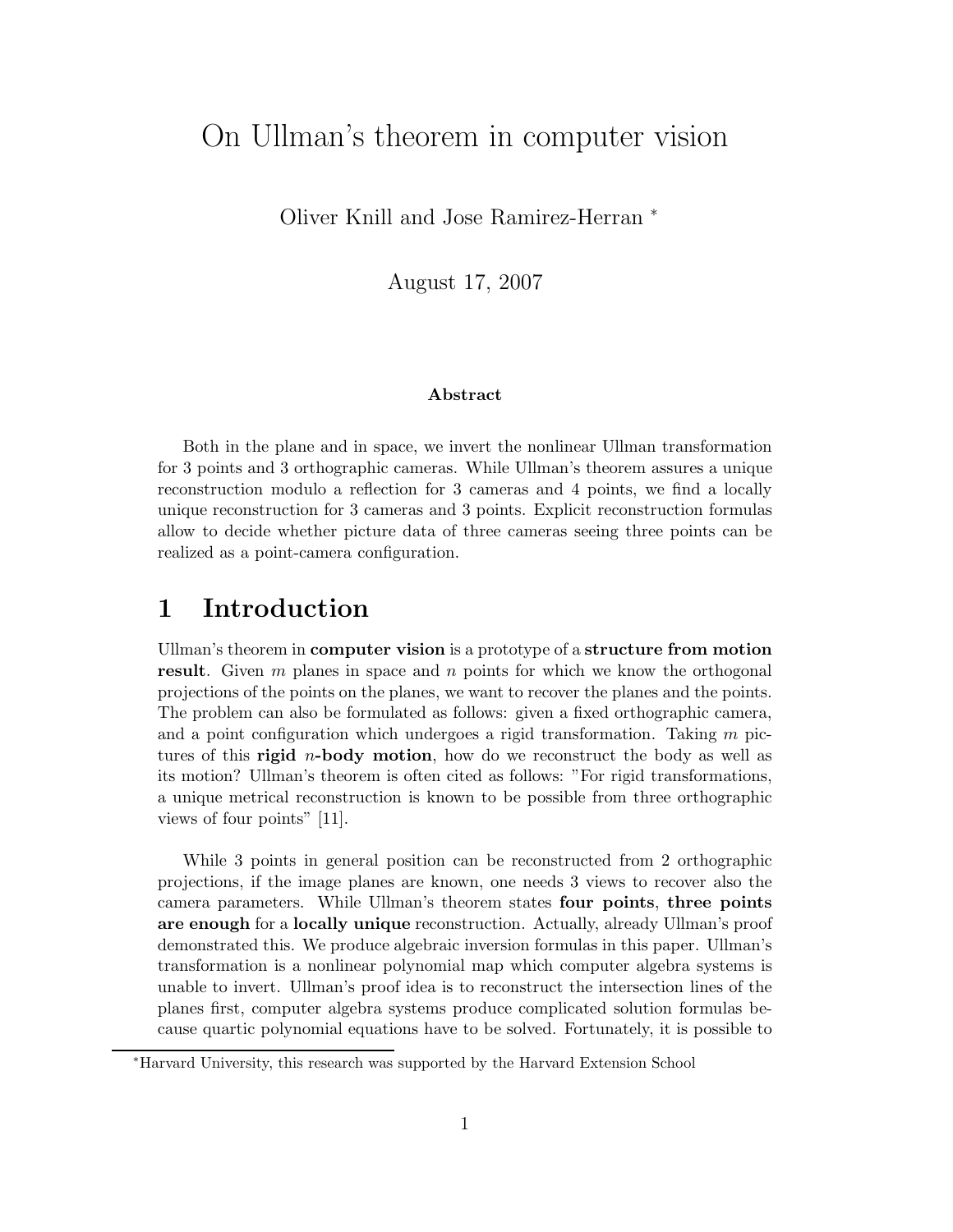reduce the complexity.

The fact that four points produce an overdetermined system has been described by Ullman as follows: "the probability that three views of four points not moving rigidly together will admit a rigid interpretation is low. In fact, the probability is zero." ([11] Ullman section 4.4 p. 149.) In other words, for a given 3 sets of 4 points in the plane, a reconstruction of a 3D scene with 4 points and 3 cameras is in general not possible. Indeed, the camera-point space has a much lower dimension than the space of photo configurations. Assuming 3 cameras, it is for 3 points, that the number of unknowns matches the number of equations. Let's look at a simple dimensional analysis for three points and three cameras. See [8] for arbitrary cameras. One point can be fixed at the orign and one camera can be placed as the xy-plane. Because a general rotation in space needs 3 parameters, there are 3 unknowns for each camera. Because the projections onto the first camera already give the  $x, y$  coordinates of the planes, we only need to know the heights of the points. This leaves us with 8 unknowns:  $C = (z_1, z_2, \theta_1, \phi_1, \gamma_1, \theta_2, \phi_2, \gamma_2)$ . Every point-camera configuration produces 2 real coordinates  $Q_i(P_i)$  so that two cameras provide us with a total 8 of data points. Let  $R_j$  denote the rotation matrices defined by the angles  $\theta_j, \phi_j, \gamma_j$ , let  $p_j = R_j(1, 0, 0), q_j = R_j(0, 1, 0)$  be the basis in the camera planes and denote by  $P_i = (x_i, y_i, z_i)$  the points. The nonlinear structure from motion transformation F from  $R^8$  to  $R^8$  is

$$
F(C) = (p_2 \cdot P_2, q_2 \cdot P_2, p_2 \cdot P_3, q_2 \cdot P_3, p_3 \cdot P_2, q_3 \cdot P_2, p_3 \cdot P_3, q_3 \cdot P_3).
$$

It needs to be inverted explicitely on the image  $\{F(C) \mid \det(F)(C) \neq 0 \}$ . Because  $F$  is not surjective, it is an interesting question to characterize the image data which allow a reconstructions. By the implicity function theorem, the boundary of this set is  $\{F(C) | \det(F)(C) = 0 \}$ .



Figure 1 Given three planes and three points, the map F produces projections of the points on the planes. The problem is to rebuild the planes and the points from these data. The nonlinear map F from camera point configurations to the photographic data space is finite to one. The set for which  $\{\det(F) = 0\}$  is mapped to the boundary of the image which is a proper subset of all possible photographic data.

As Ullman has pointed out, the reconstruction is not unique: changing the signs of  $P_i, p_i$  and  $q_i$  does not change the image point. This is the case for any number of points  $P_i$  and any number of cameras spanned by a vector pair  $(q_i, p_i)$  because the image data  $(P_i \cdot q_j, P_i \cdot p_j)$  from which we want to recover  $P_i, p_j, q_j$  are the same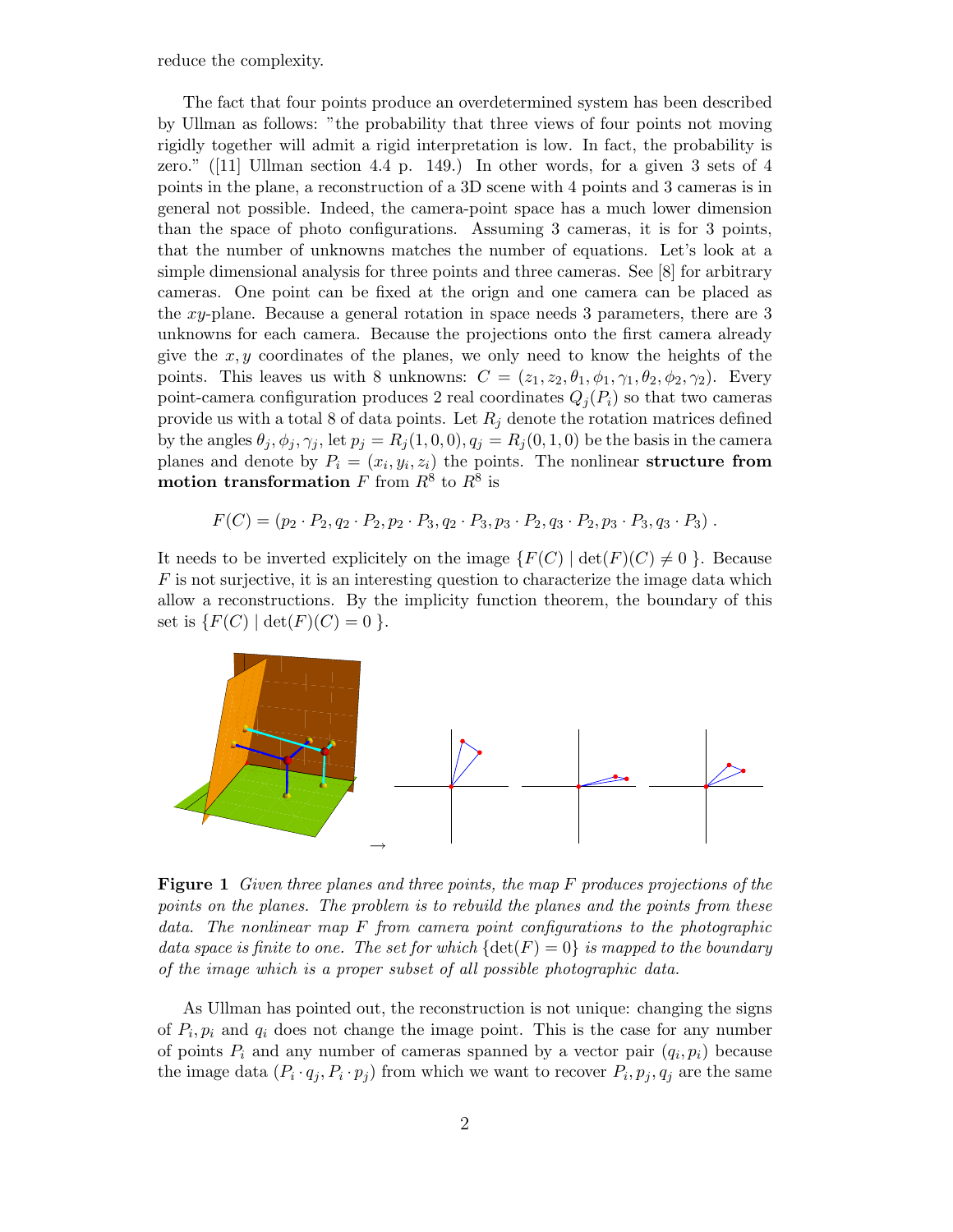if  $P_i, p_j, q_j$  are replaced by  $-P_i, -p_j, -q_j$ . So, even with arbitraryly many cameras, structure is never uniquely recoverable. Less ambiguities occur with a four'th point  $P_4$  as Ullman has shown. While adding this four'th point reduces the number of mirror ambiguities, it adds constraints so that almost all image data are unrealizable. Indeed, a reconstruction is only possible on a codimension 3 manifold of photographic data situations.

Historically, Ullman's theorem is a key result. It provides a link between computer vision, psychology, artificial intelligence and geometry. We should point out that while Ullman's setup is very familiar to computer aided design CAD, where an engineer works with three views of the three-dimensional object, there is an essential difference with structure from motion: unlike in CAD, we do not know the cameras and finding them is part of the reconstruction problem.

### 2 Ullman's theorem in two dimensions

The two-dimensional Ullman problem is interesting by itself. The algebra is simpler than in three dimensions but it is still not completely trivial. The two dimensional situation plays an important role in the 3 dimensional problem because the three dimensional situation reduces to it if the three planes have coplanar normal vectors. Let's first reformulate the two-dimensional Ullman theorem in a similar fashion as Ullman did. A more detailed reformulation can be found at the end of this section.

Theorem 2.1 (Two dimensional Ullman theorem) In the plane, three different orthographic affine camera images of three noncollinear points determines both the points and cameras in general up to a reflections at the camera planes.



**Figure 2** The setup for the structure of motion problem with three orthographic cameras and three points in two dimensions. One point is at the origin, one camera is the x-axis. The problem is to find the y coordinates of the two points as well as the two camera angles from the scalar projections onto the lines.

*Proof.* With the first point  $P_1$  at the origin  $(0, 0)$ , the translational symmetry of the problem is fixed. Because cameras can be translated without changing the pictures, we can assume that all camera planes go through the origin  $(0, 0)$ . By having the first camera as the x-axis, the rotational symmetry of the problem is fixed. We are left with 6 unknowns, the y-coordinates of the two points  $(x_i, y_i)$  and the directions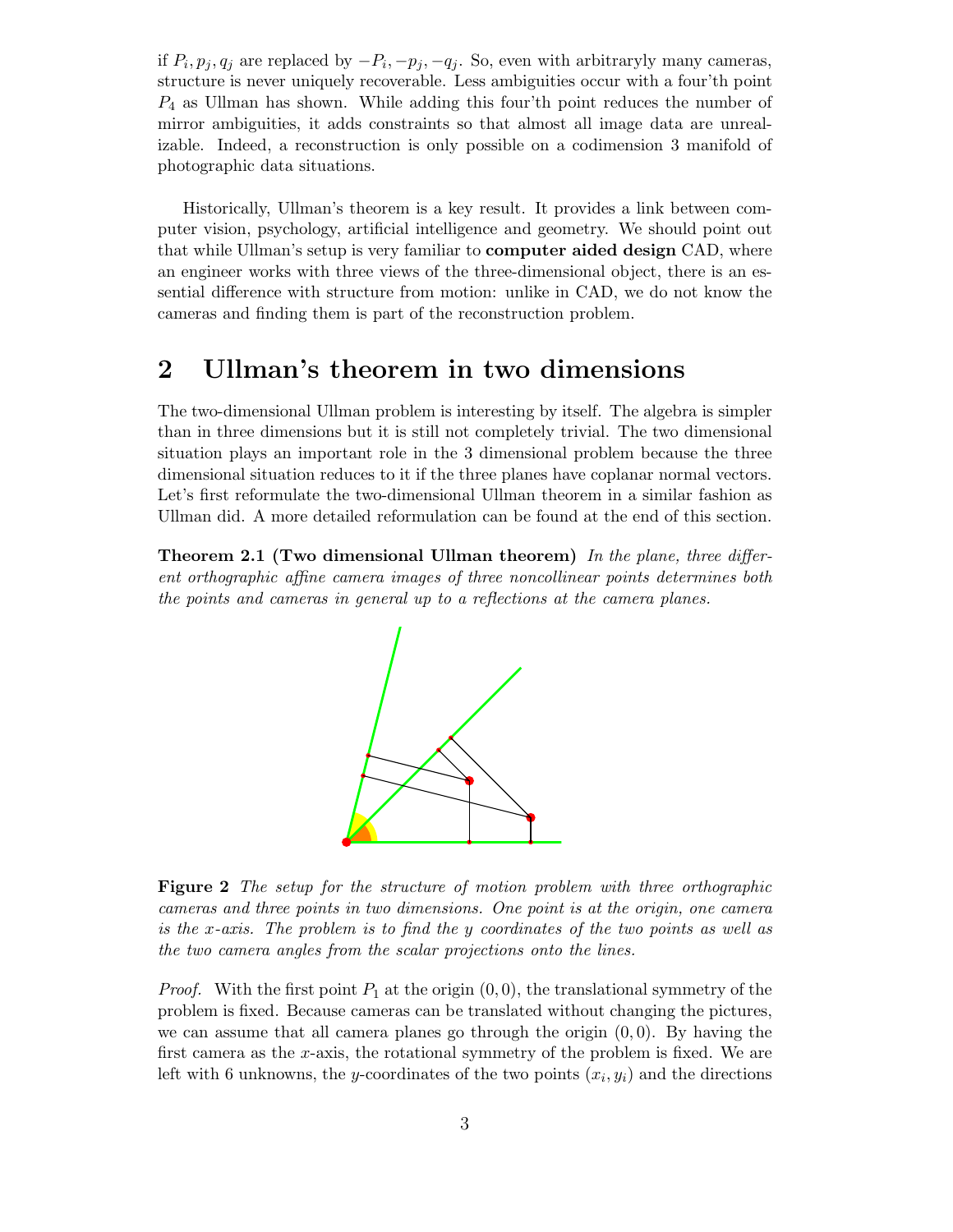$v_i = (\cos(\alpha_i), \sin(\alpha_i))$  of the other cameras. Because the x-coordinates of the points can directly be seen by the first camera, only 4 unknowns remain:  $y_1, y_2, \alpha_1, \alpha_2$ . We know the image data  $a_{ij}$ , the scalar component of the projection of the point onto the camera. This is what the photographer  $j$  sees from the point  $P_i$ . We have the equations

$$
a_{ij}=P_i\cdot v_j
$$

which are nonlinear in the angles  $\alpha_i$  for given  $x_1, x_2$ . The problem is to invert the structure from motion map:

$$
F\begin{pmatrix} y_1 \\ y_2 \\ \alpha_1 \\ \alpha_2 \end{pmatrix} = \begin{bmatrix} x_1 \cos(\alpha_1) + y_1 \sin(\alpha_1) \\ x_1 \cos(\alpha_2) + y_1 \sin(\alpha_2) \\ x_2 \cos(\alpha_1) + y_2 \sin(\alpha_1) \\ x_2 \cos(\alpha_2) + y_2 \sin(\alpha_2) \end{bmatrix} = \begin{bmatrix} a_{11} \\ a_{12} \\ a_{21} \\ a_{22} \end{bmatrix}
$$

on  $R<sup>4</sup>$ . It has the Jacobian determinant

$$
\det(DF) = \sin(\alpha_1)\sin(\alpha_2)\sin(\alpha_1-\alpha_2)(x_1y_2-x_2y_1).
$$

We see that it is locally invertible on the image if and only if the three cameras are all different and if the three points are not collinear. Because changing the signs of  $P_i$  and  $v_j$  does not alter the values  $a_{ij} = P_i \cdot v_j$  seen by the photographer, we have a global reflection ambiguity in the problem. We will give explicit solution formulas below.  $\Box$ 

Can this result be improved? What is the image of the map  $F$  and how can one characterize triples of pictures for which a reconstruction is possible?

To see whether the result is sharp, lets look at the dimensions. In dimension  $d$ , an affine orthographic camera is determined by  $\dim(SO_d) = d(d-1)/2$  parameters and a point by d parameters. We gain  $(d-1)$  coordinates for each point-camera pair. The global Euclidean symmetry of the problem - rotating and translating the point-camera configuration does not change the pictures - gives us the structure from motion inequality for orthographic cameras

$$
nd + m[d(d-1)/2 + (d-1)(d-2)/2] \le (d-1)nm + d + d(d-1)/2
$$

which for  $m = 3$  and  $d = 2$  reduces to  $2n + 6 \leq 3n + 2 + 1$  showing that  $n = 3$  is sharp. See [8] for more details.

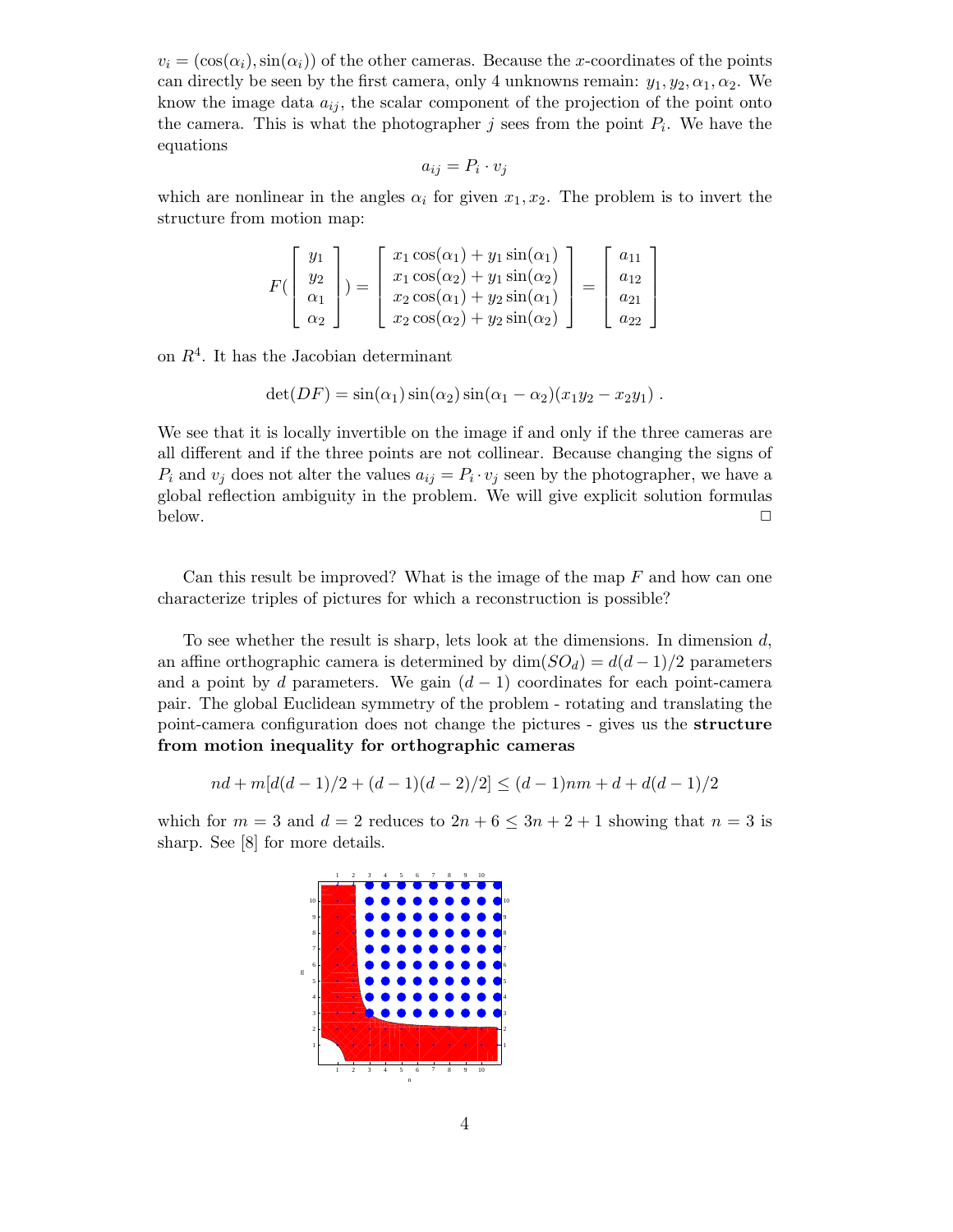**Figure 3** The set of dimension pairs  $(n, m)$  for which a reconstruction is not possible by the structure from motion inequality. We see that the point  $(n, m) = (3, 3)$ is the only point, where we have equality.

Lemma 2.2 If the points are collinear, a nontrivial deformation of the point-camera configurations is possible with arbitrarily many points and arbitrarily many cameras.

*Proof.* The first point is fixed at the origin  $P_1 = (0,0)$ . Let  $P_2(t) = (1, 1+t)$ . Draw arbitrarily many cameras for  $t = 0$ . If the point  $P_2(t)$  is changed, the cameras can be rotated so that the scalar projection of  $P_2(t)$  onto the lines stay the same. Also the pictures of any scalar multiple  $P_k(t) = \lambda_k P_2(t)$  stay the same.  $\Box$ 



Figure 4 For arbitrarily many orthographic affine cameras and arbitrarily many points, there are ambiguities if the points are collinear. The picture shows 3 cameras and 6 points. The deformation of one camera plane deformes the points which in turn forces an adjustment of the other camera planes.

It is also not possible to reduce the number of cameras to two cameras, stereo vision.

Lemma 2.3 With two cameras, a deformation is possible with arbitrarily many points.

*Proof.* One camera is the x-axes. Take n points. We can move them so that the projection onto the x-axis stays the same and so that the scalar projection to the second camera keeps the same distance from the origin.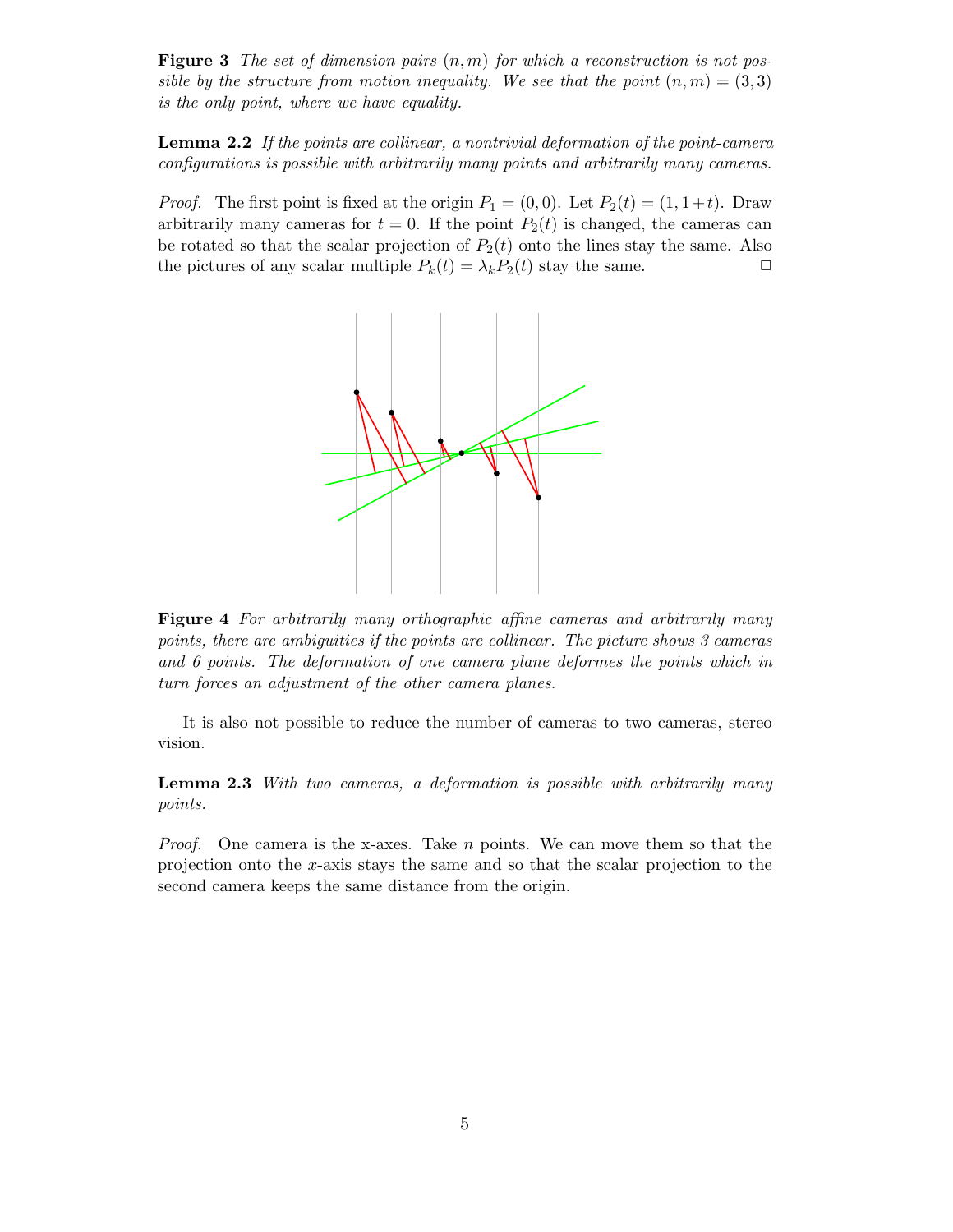

Figure 5 With two cameras, there are always ambiguities. Fix the first camera as the x-axes and let the second camera be the line  $r(s) = sv$ . Take image coordinates  $x_1, \ldots, x_n$  and  $s_1, \ldots, s_n$ . Define  $P_i$  as the intersection to the lines  $x = x_i$  with lines perpendicular to v through  $r(s_i)$ . Now, if we deform the second camera by turning the vector v, we also have a deformation of the points  $P_i$  without changing the image data.

Is the nonlinear map  $F$  surjective? The answer is not obvious because intuition does not help much. We have difficulties to visualize 3 points in the plane and three lines, if we know the scalar projections onto the three lines. We tried and failed first to prove that the map  $F$  is surjective. Indeed, the answer is: no, the map  $F$  is not surjective. The transformation F maps  $\mathbb{R}^4$  to a proper subset of  $\mathbb{R}^4$ . The boundary is the image of the set  $\det(DF) = 0$  which is the set of situations, where points are collinear or a camera collision happens, or a point collision happens. Below we will look at explicit configurations which are not in the image.

How do we invert the structure from motion map  $F$ ? Let us reformulate the problem in index-free notation. Assume the point coordinates are  $(u, p), (v, q)$  and the camera angles are  $\alpha, \beta$ . The picture of the first point has coordinates  $(a, b)$  and the picture of the second point has coordinates  $(c, d)$ . We want to find  $\alpha, \beta, p, q$ from the equations

$$
u \cos(\alpha) + p \sin(\alpha) = a
$$
  
\n
$$
u \cos(\beta) + p \sin(\beta) = c
$$
  
\n
$$
v \cos(\alpha) + q \sin(\alpha) = b
$$
  
\n
$$
v \cos(\beta) + q \sin(\beta) = d
$$
.

(The scalars  $p, q$  have no relation with the vectors p and q used in the three dimensional problem mentioned in the introduction). After eliminating  $p$  and  $q$ , we get  $\alpha, \beta$  as solutions of the two equations

$$
\frac{\sin(\alpha)}{a - u \cos(\alpha)} = \frac{\sin(\beta)}{c - u \cos(\beta)}
$$

$$
\frac{\sin(\alpha)}{b - v \cos(\alpha)} = \frac{\sin(\beta)}{d - v \cos(\beta)}.
$$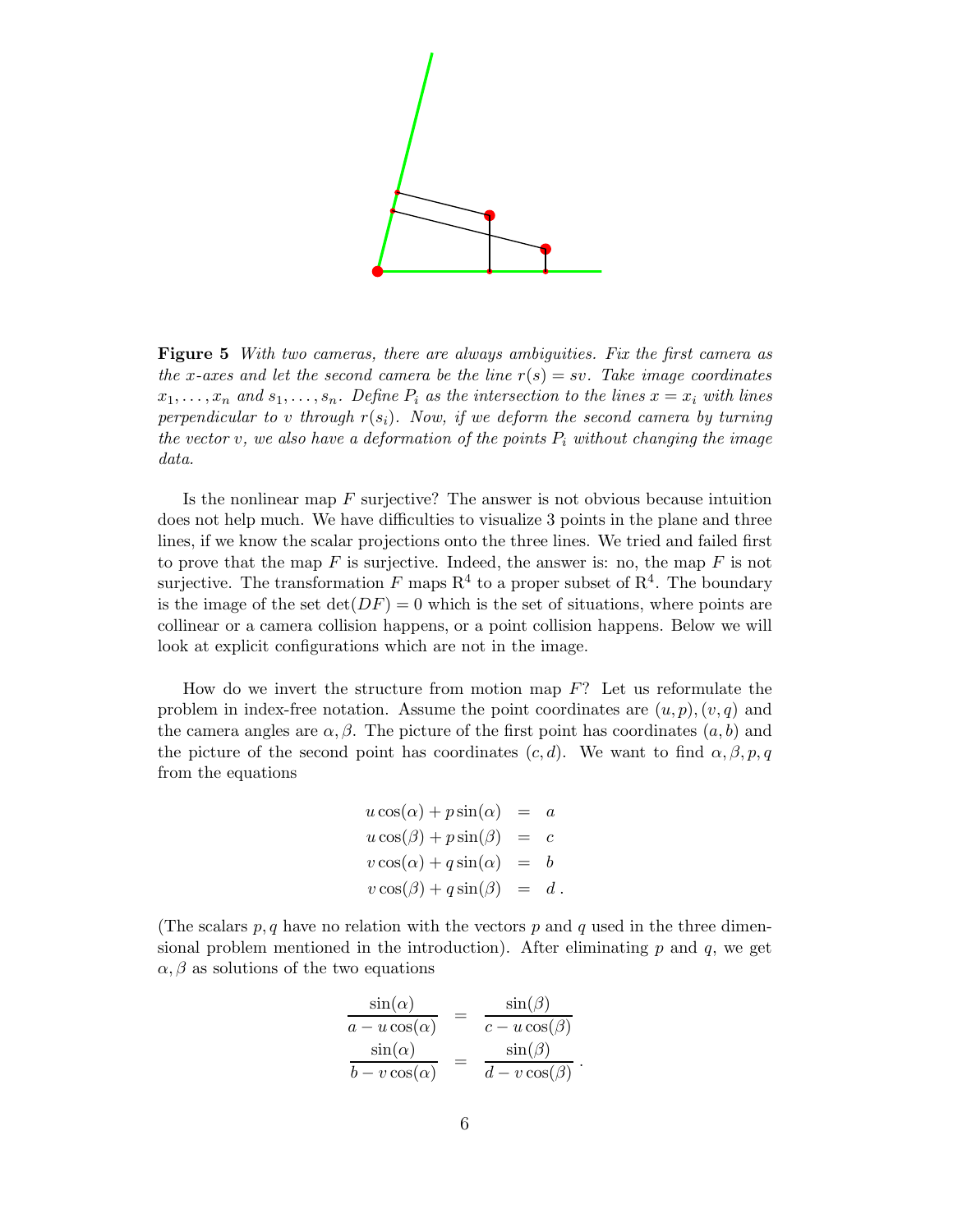Solutions as intersections of level curves of two functions on the two dimensional torus. With  $x = \cos(\alpha)$ ,  $y = \cos(\beta)$  we get

$$
(1-x2)(a - uy) = (1 - y2)(c - ux) (1 - x2)(b - vy) = (1 - y2)(d - vx).
$$

This system of quadratic equations has explicit solutions. They are the first two of the following set of 4 solution formulas. The  $p$  and  $q$  can be obtained directly.

$$
x = \cos(\alpha) = \frac{(-c^2 + d^2)u^2 + 2acuv - 2bd(ac + uv) + a^2(d^2 - v^2) + b^2(c^2 + v^2)}{2(bc - ad)(-du + bv)}
$$
  
\n
$$
y = \cos(\beta) = \frac{(c^2 - d^2)u^2 - 2acuv + 2bd(-ac + uv) + b^2(c^2 - v^2) + a^2(d^2 + v^2)}{2(bc - ad)(cu - av)}
$$
  
\n
$$
p = (a - u\cos(\alpha))/\sin(\alpha)
$$
  
\n
$$
q = (b - v\cos(\alpha))/\sin(\alpha).
$$

We see that there are  $0, 1$  or 2 real solutions and that the only ambiguities are  $(\alpha, \beta, p, q) \rightarrow (-\alpha, -\beta, -p, -q)$  because the original equations require  $\alpha$  and  $\beta$  to switch signs simultaneously. switch signs simultaneously.



**Figure 6** The nonlinear map  $F$  is  $2:1$ . Here are the two solutions to a typical image set.

## 3 The image of  $F$

**Lemma 3.1** The image of  $F$  is a proper subset of all photographic image data.

*Proof.* To see this, lets look at the two-dimensional surface defined by  $a = 0, d =$  $0, b = u$ . The inverse of F on this set is

$$
\alpha = \arccos(D)
$$
  
\n
$$
\beta = \arccos(1 - 2D^2)
$$
  
\n
$$
p = -bD(1 - D^2)^{-1/2}
$$
  
\n
$$
q = (2c^2 - v^2)(1 - D^2)^{-1/2}
$$
,

where  $D = v/2c$ . The inverse exists for  $|D| \leq 1$ . For  $|D| > 1$  the camera and point data become complex.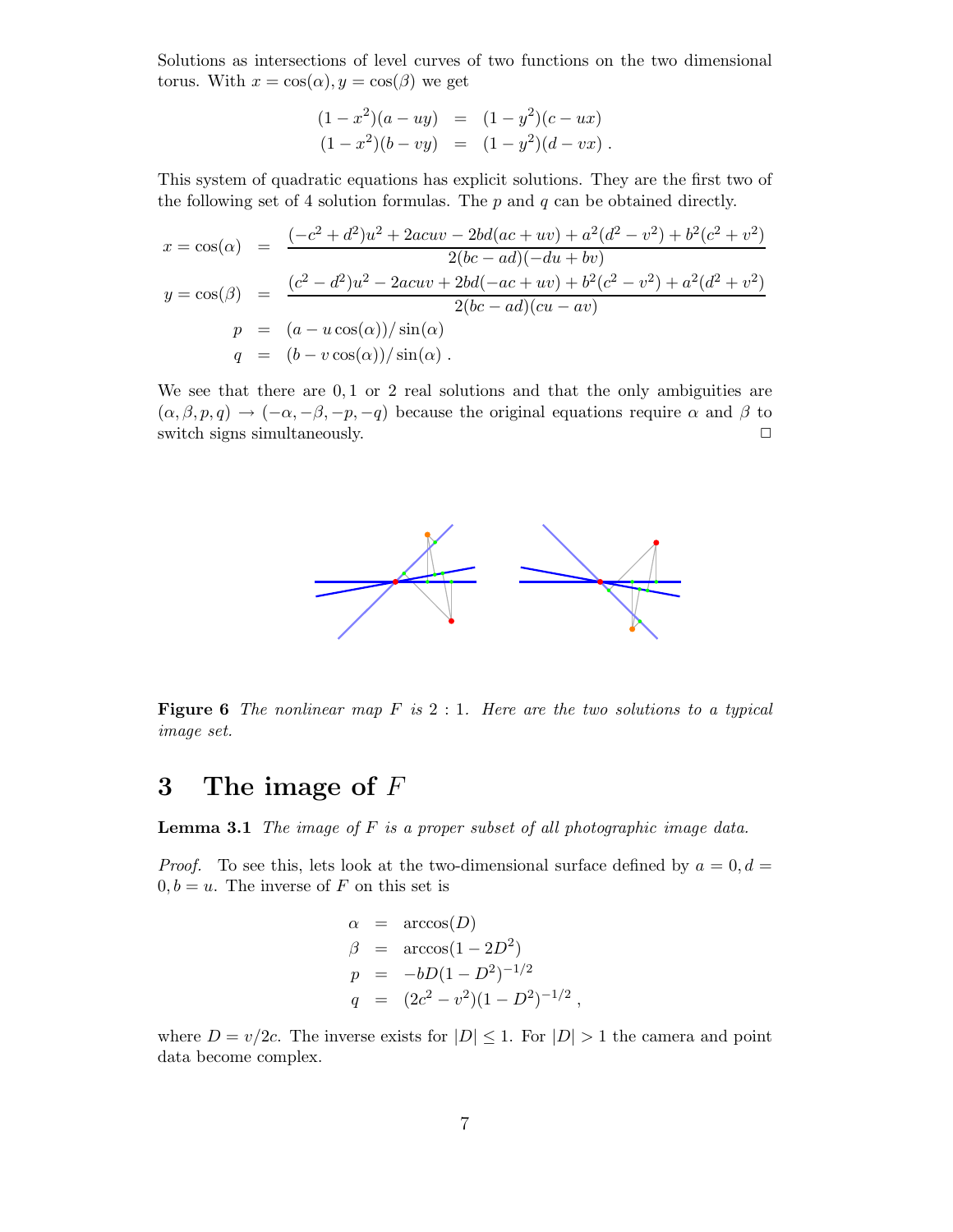The image data  $(u, v, a, b, c, d) = (1, 5, 0, 1, 1, 0)$  for example do not correspond to any actual situation of points  $(p, u), (q, v)$  and cameras with direction  $\alpha, \beta$ . It is the situation, where the points are seen with the first camera at 1 and 5, by the second camera at 0 and 1 and by the third camera at 1 and 0.  $\Box$ 

Let's look a bit closer at the system of nonlinear equations (1). Dividing the first to the second shows that x and y are related by a Möbius transform  $x = Ay$ . A second equation relating  $\alpha$  and  $\beta$  is obtained from

$$
sin(\alpha)(c - u cos(\beta)) = sin(\beta)(a - u cos(\alpha))
$$
  

$$
sin(\alpha)(d - v cos(\beta)) = sin(\beta)(b - v cos(\alpha))
$$

so that

$$
\frac{\sin(\alpha)c - \sin(\beta)a}{\sin(\alpha)d - \sin(\beta)b} = \frac{u}{v}
$$

We see that  $u/v$  is the Möbius transform of  $\sin(\beta)/\sin(\alpha)$ . Because the inverse of a Möbius transform is again a Möbius transform, we know that  $\sin(\beta)/\sin(\alpha)$  is the Möbius transform of  $u/v$ . This is a real number G. The upshot is that we have two equations

$$
\sin(\beta) = G \sin(\alpha)
$$
  

$$
\cos(\beta) = \frac{A + B \cos(\alpha)}{C + D \cos(\alpha)}
$$

for the unknowns  $\alpha, \beta$ . This quartic equation for  $\cos(\beta)$  has 0 or 2 solutions as the explicit formulas show. There is no solution for example, if the Möbius transformation maps  $[-1, 1]$  to an interval disjoint from  $[-1, 1]$ .

**Remark.** Equations (1) can also be rewritten with  $r = u + ip$ ,  $s = v + iq$ ,  $z =$  $\cos(\alpha) - i \sin(\alpha)$ ,  $w = \cos(\beta) - i \sin(\beta)$  and complex a, b, c, d as

$$
rz = a, rw = b, sz = c, sw = d
$$

where  $|z| = 1, |w| = 1, \text{Re}(r), \text{Re}(s), \text{Re}(a), \text{Re}(b), \text{Re}(c), \text{Re}(d)$  are known. These are 8 equations for 8 unknowns. It is a reformulation with more variables but the equations look simpler.

We summarize:

**Theorem 3.2** The structure from motion map  $F$  for three points and three cameras in the plane maps  $R^4$  onto a proper subset of  $R^4$ . The set  $\det(F) = 0$  is the set of camera-point configurations for which two cameras are the same or where the three points are collinear. This set is maped into the boundary of the data set  $F(R<sup>4</sup>)$ . The map  $F$  is  $2:1$  in general. The only ambiguity is a reflection. The explicit reconstruction of the points  $P_2 = (u, p), P_3 = (v, q)$  and camera angles  $\alpha, \beta$  is

$$
\cos(\alpha) = \frac{(-c^2 + d^2)u^2 + 2acuv - 2bd(ac + uv) + a^2(d^2 - v^2) + b^2(c^2 + v^2)}{2(bc - ad)(-du + bv)}
$$
  
\n
$$
\cos(\beta) = \frac{(c^2 - d^2)u^2 - 2acuv + 2bd(-ac + uv) + b^2(c^2 - v^2) + a^2(d^2 + v^2)}{2(bc - ad)(cu - av)}
$$
  
\n
$$
p = (a - u\cos(\alpha))/\sin(\alpha)
$$
  
\n
$$
q = (b - v\cos(\alpha))/\sin(\alpha).
$$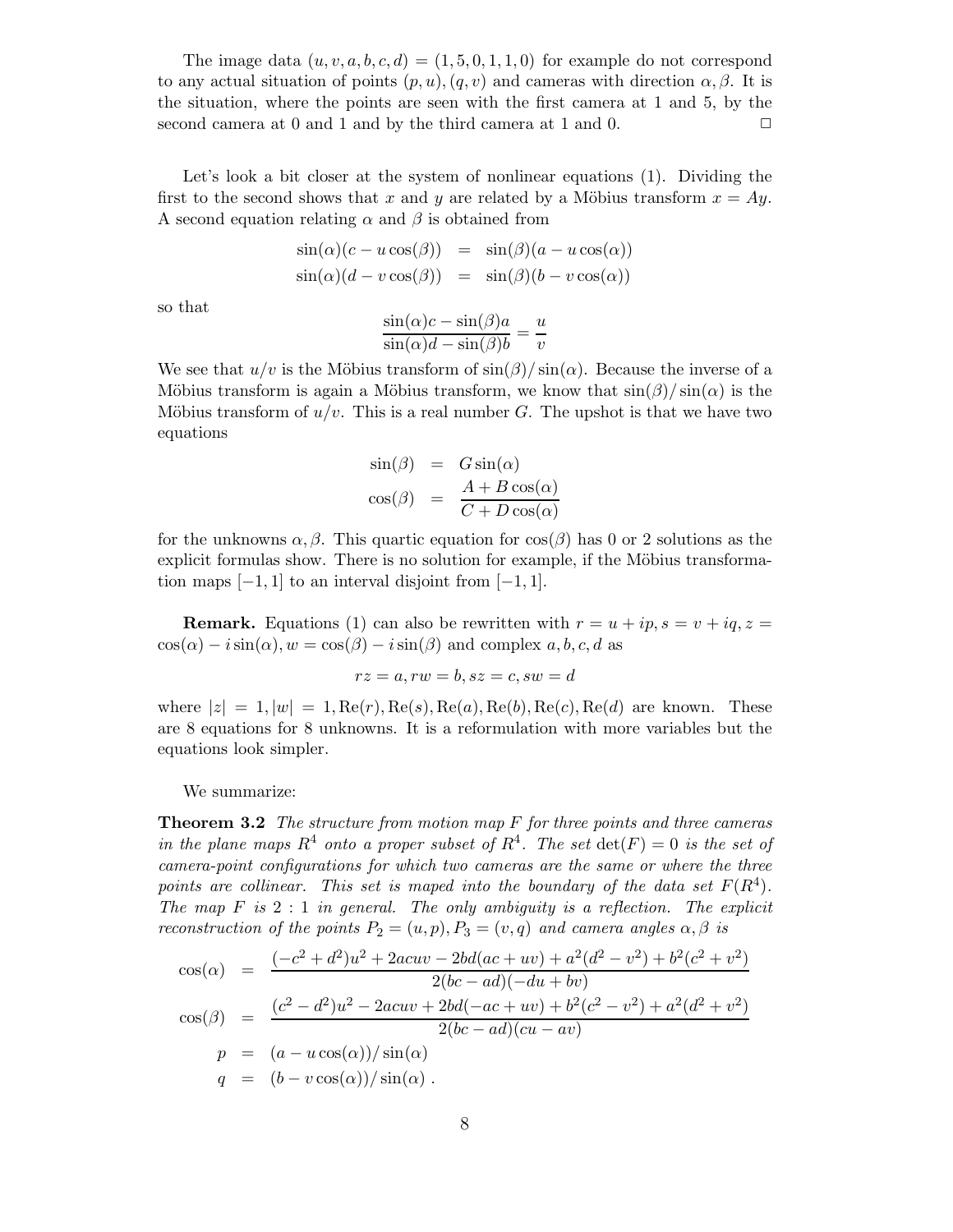if the second point  $P_2$  is captured by the second camera  $Q_2$  at a and by the third camera  $Q_3$  at b and the third point  $P_3$  is seen with the second camera at c and with the third camera  $Q_3$  at d.

## 4 Ullman's theorem in three dimensions

In three dimensions, the structure from motion map  $F(P,Q) = Q_i(P_i)$  for n points and m cameras is a nonlinear map from  $R^{3n} \times SO_3^m \to R^{2nm}$ . For  $m = 3, n = 3$ , this is a map from  $R^{18}$  to  $R^{18}$ . By fixing the position of the first point and setting the first camera as the xy-plane, we have a map from  $R^6 \times SO_3^2 \rightarrow R^{12}$  Because the first camera freezes the  $x$ -coordinates of all the points, four of these equations are trivial and we have a nonlinear map from  $R^2 \times SO_3^2 \rightarrow R^8$ . This map from an 8-dimensional manifold to an 8-dimensional manifold is finite to 1 and difficult to invert directly. Computer algebra systems seem unable to do the inversion, even when replacing rotation angles by quaternions, which produce polynomial maps. The crucial idea of Ullman is to perform the reconstruction in two steps.



**Figure 7** The set of dimension pairs  $(n, m)$  in three dimensions, for which a reconstruction is not possible by simple dimensional analysis.

Theorem 4.1 (Ullman theorem in three dimensions for 3 points) In three dimensions, three orthographic pictures of three noncollinear points determine both the points and camera positions up to finitely many reflections. The correspondence is locally unique.

We assume that the three planes are different and that the three points are different. Otherwise, we had a situation with  $m < 3$  and  $n < 3$ , where finding the inverse is not possible. If the normals to the planes are coplanar, that is when the three planes go through a common line after some translation, then the problem can be reduced to the two-dimensional Ullman problem.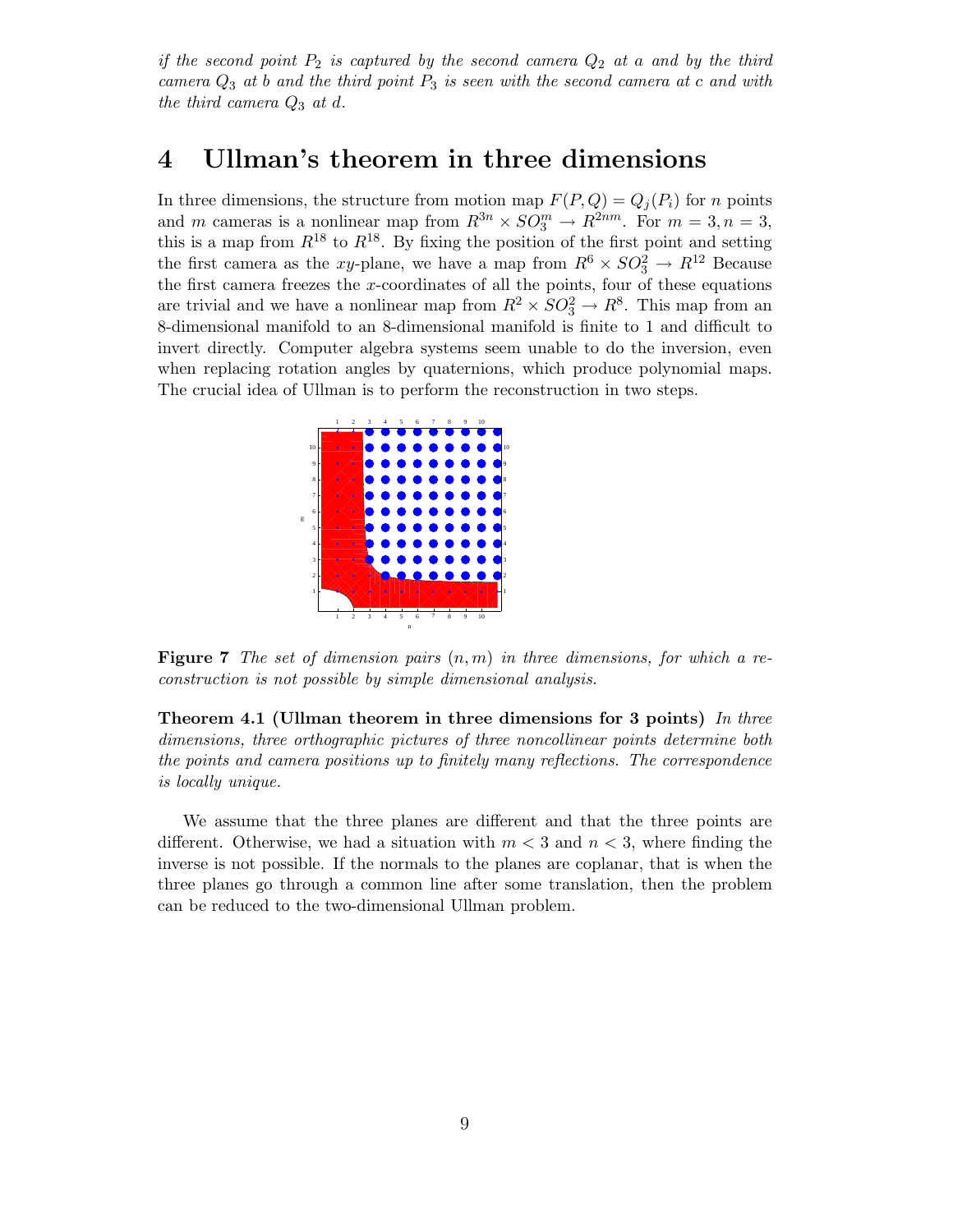

Figure 8 The setup for the structure of motion problem with three orthographic cameras and three points in three dimensions. One point is at the origin, one camera is the xy-plane. The problem is to find the z-coordinates of the two points as well as the three Euler angles for each cameras from the projections onto the planes.

Because Ullman stated his theorem with 4 points and this result is cited so widely  $[4, 1, 5, 3, 9, 2, 6, 10]$ , we give more details to the proof of Ullman for 3 points. The only reason to add a 4'th point is to reduce the number of ambiguities from typically 64 to 2. We will give explicit solution formulas which provide an explicit reconstruction with in the case of 3 points. One could write down explicit algebraic expressions for the inverse.

Proof. Again we chose a coordinate system so that one of the cameras is the xyplane with the standard basis  $q_0, p_0$ . One of the three points  $P_1 = O$  is fixed at the origin. The problem is to find two orthonormal frames  $p_j, q_j$  in space spanning two planes  $S_1$  and  $S_2$  through the origin and two points  $P_2, P_3$  from the projection data

$$
a_{ij} = P_i \cdot q_j, b_{ij} = P_i \cdot p_j. \tag{1}
$$

The camera j sees the point  $P_i$  at the position  $(a_{ij}, b_{ij})$ . Because an orthonormal 2 frame needs 3 parameters  $(\theta_i, \phi_i, \gamma_i)$  and each point in space has 3 coordinates, there are  $2 \cdot 3 + 2 \cdot 3 = 12$  unknowns and 12 equations  $a_{ij} = P_i \cdot q_j$  and  $b_{ij} = P_i \cdot p_j$ ,  $i = 1, 2, j = 0, 1, 2$ . Because the projection to the xy plane is known, there are 4 variables, which can directly be read off. We are left with a nonlinear system of 8 equations and 8 unknowns  $(z_1, z_2, \theta_1, \phi_1, \gamma_1, \theta_1, \phi_2, \gamma_2)$ . Just plug in

$$
p_j = \begin{bmatrix} \cos(\gamma_j)\cos(\theta_j) - \cos(\phi_j)\sin(\gamma_j)\sin(\theta_j) \\ -\cos(\phi_j)\cos(\theta_j)\sin(\gamma_j) - \cos(\gamma_j)\sin(\theta_j) \\ \sin(\gamma_j)\sin(\phi_j) \end{bmatrix}
$$

$$
q_j = \begin{bmatrix} \cos(\theta_j)\sin(\gamma_j) + \cos(\gamma_j)\cos(\phi_j)\sin(\theta_j) \\ \cos(\gamma_j)\cos(\phi_j)\cos(\theta_jg) - \sin(\gamma_j)\sin(\theta_j) \\ -\cos(\gamma_j)\sin(\phi_j) \end{bmatrix}
$$

and  $P_i = (x_i, y_i, z_i)$  into equations (1). The determinant of the Jacobean matrix can be computed explicitely. It is a polynomial in the 2 unknown position variables  $z_1, z_2$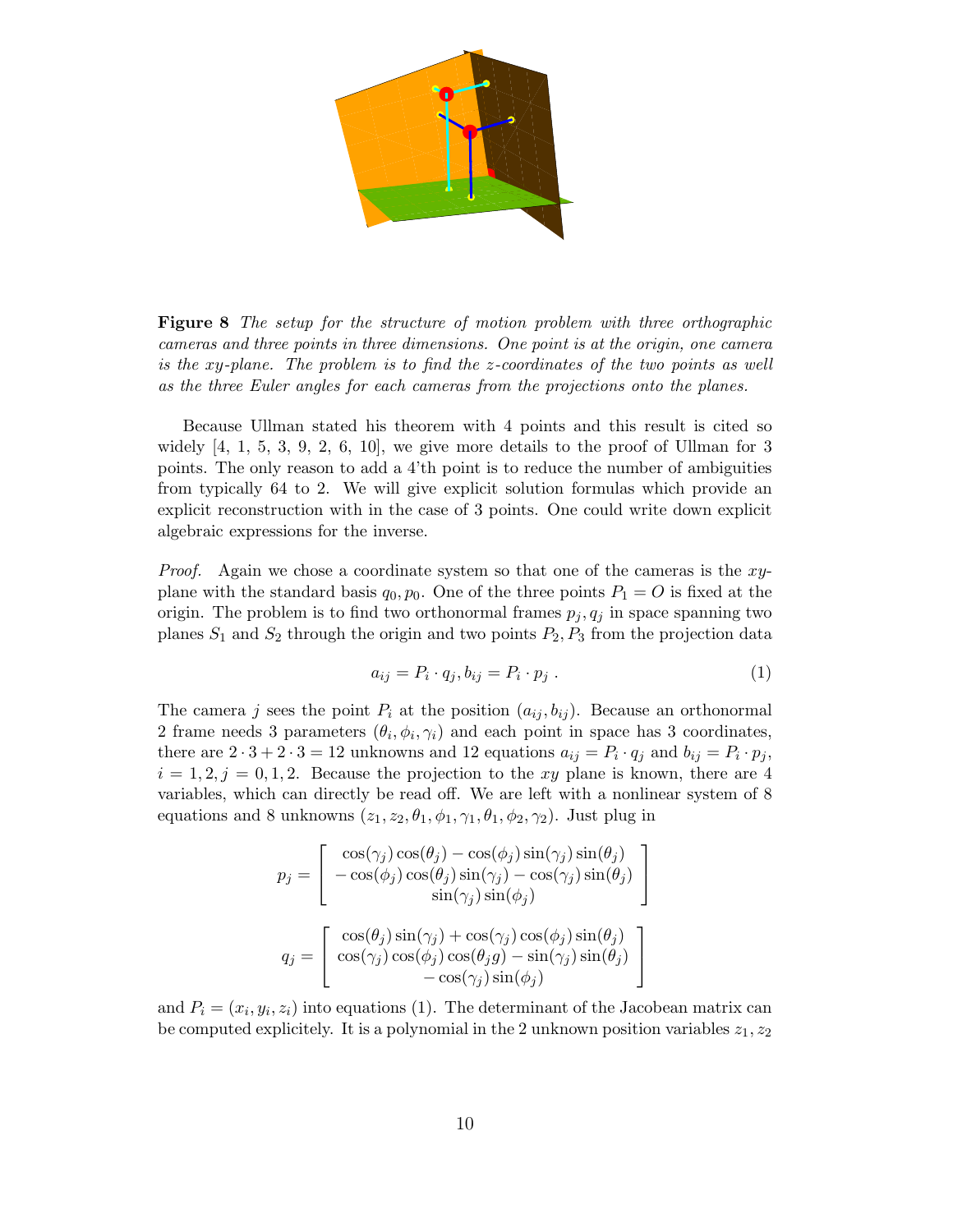and a trigonometric polynomial in the 6 unknown camera orientation parameters  $\theta_1, \phi_1, \gamma_1, \theta_2, \phi_2, \gamma_2$ :

$$
det(J) = sin2(\phi1)
$$
  
\n
$$
sin2(\phi2)
$$
  
\n
$$
(A cos(\theta1) + B sin(\theta1))
$$
  
\n
$$
(A cos(\theta2) + B sin(\theta2))
$$
  
\n
$$
-(cos(\phi2) sin(\phi1)(A cos(\theta1) + B sin(\theta1))
$$
  
\n
$$
+ sin(\phi2)(D sin(\phi1) sin(\theta1 - \theta2) + cos(\phi1)(C cos(\theta2) - B sin(\theta2))))
$$

where

$$
A = (y_2z_1 - y_1z_2), B = (x_2z_1 - x_1z_2), C = (y_1z_2 - y_2z_1), D = (y_1x_2 - x_1y_2).
$$

In general, this determinant is nonzero and by the implicit function theorem, the reconstruction is locally unique.

The main idea (due to Ullman) for the actual inversion is to first find vectors  $u_{ij}$  in the intersection lines of the three planes. For every pair  $(i, j)$  of two cameras, the intersection line can be expressed in two ways:

$$
\alpha_{ij}p_i + \beta_{ij}q_i = \alpha_{ij}p_j + \beta_{ij}q_j
$$

the projection of the two points produces equations

$$
\alpha_{ij}p_i\cdot P_k + \beta_{ij}q_i\cdot P_k = \alpha_{ij}p_j\cdot P_k + \beta_{ij}q_j\cdot P_k.
$$

Because  $a_{ik} = p_i \cdot P_k$ ,  $b_{ik} = q_i \cdot P_k$  are known, these are 2 equations for each of the three pairs of cameras and each of the 4 unknowns  $\alpha_{ij}, \beta_{ij}, \gamma_{ij}, \delta_{ij}$ . Because additionally  $\alpha_{ij}^2 + \beta_{ij}^2 = 1$ ,  $\gamma_{ij}^2 + \delta_{ij}^2 = 1$ , the values of  $\alpha_{ij}, \beta_{ij}, \gamma_{ij}, \delta_{ij}$  are determined.

On page 194 in the book [11], there are only 4 equations needed, not 5 as stated there to solve for the intersection lines of the planes. With 5 equations the number of ambiguities is reduced. Actually, the Ullman equations with 4 equations have finitely many additional solutions which do not correspond to point-camera configurations. They can be detected by checking what projections they produce.

We aim to find vectors  $(\alpha_{ij}, \beta_{ij})$  in the plane i and coordinates  $(\gamma_{ij}, \delta_{ij})$  in the plane j in the intersections of each pair  $(i, j)$  of photographs. Taking the dot products with the two points  $P_1, P_2$  gives the equations

$$
\alpha_{ij}u_{i1} + \beta_{ij}v_{i1} = \gamma_{ij}u_{j1} + \delta_{ij}v_{j1} \tag{2}
$$

$$
\alpha_{ij}u_{i2} + \beta_{ij}v_{i2} = \gamma_{ij}u_{j2} + \delta_{ij}v_{j2} \tag{3}
$$

$$
\alpha_{ij}^2 + \beta_{ij}^2 = 1 \quad , \quad \gamma_{ij}^2 + \delta_{ij}^2 = 1 \tag{4}
$$

They can be explicitely solved, evenso the formulas given by the computer algebra system are too complicated and contain hundreds of thousands of terms. Each of the above equations is of the form

$$
ax + by = cu + dv, ex + fy = gu + hv, x2 + y2 = u2 + v2 = 1.
$$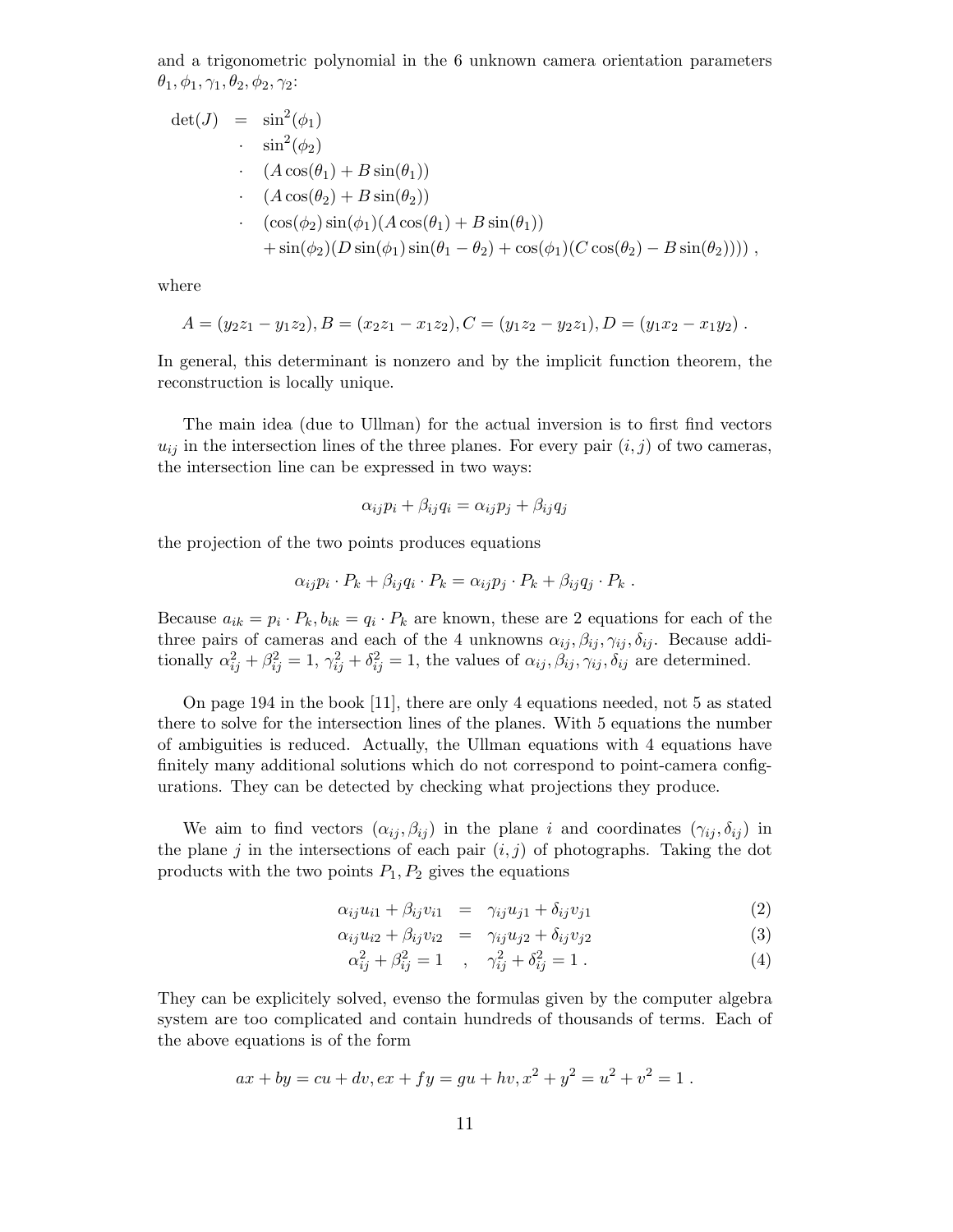Geometrically, it is the intersection of two three dimensional planes and two three dimensional cylinders in four dimensional space. From the first two equations, we have

$$
x = Au + Bv, y = Fu + Gv.
$$

By writing  $u = \cos(t)$ ,  $v = \sin(t)$  the equation  $x^2 + y^2 = 1$  and replacing  $\cos^2(t) =$  $(\cos(2t) + 1)/2 \sin^2(t) = (1 - \cos(2t))/2, \sin(t) \cos(t) = \sin(2t)/2$ , we get a quadratic equation for  $cos(2t)$  which has the solution

$$
\cos(2t)=\frac{-(ST+W\sqrt{S^2-T^2+W^2})}{S^2+W^2}
$$

with  $U = (A^2 + F^2)/2$ ;  $V = (B^2 + G^2)/2$ ;  $W = (AB + FG)$ ;  $S = U - V$ ;  $T = U + V - 1$ . We see that there are  $8$  solutions to the equations $(2)$ . Four of these solutions are solutions for which  $\alpha_{ij}p_i+\beta_{ij}q_i-\alpha_{ij}p_j-\beta_{ij}q_j$  is perpendicular to the plane containing the three points. These solutions do not solve the reconstruction problem and these branches of the algebraic solution formulas are discarded. There are 4 solutions to each Ullman equation which lead to solutions to the reconstruction problem.

Assume we know the three intersection lines in each plane. Because the ground camera plane is fixed, we know two of the intersection lines. Let's denote by  $U$  and  $V$ the unit vectors in those lines. We have to find only the third intersection line which contains a unit vector X. This vector  $X = (x, y, z)$  can be obtained by intersecting two cones. Mathematically, we have to solve the system  $X \cdot U = r, X \cdot V = s, |X| = 1$ . This leads to elementary expressions by solving a quadratic equation.

Once we know the intersection lines, we can get the points  $P_1, P_2$  by finding the intersection of normals lines to the image points in the photographs.

The Ullman equations have 4 solutions maximally. Because there are three intersection lines we expect  $4^3 = 64$  solutions in total in general.

If the normals to the cameras are coplanar, the problem reduces to a twodimensional problem by turning the coordinate system so that the intersection line is the z-axes. This situation is what Ullman calls the degenerate case. After finding the intersection line, we are directly reduced to the two-dimensional Ullman  $\Box$  problem.  $\Box$ 

The fact that there are solutions to the Ullman equation which do not lead to intersection lines of photographic planes could have been an additional reason for Ullman to add a 4'th point. Adding a 4'th point reduces the number of solutions from 64 to 2 if the four points are noncoplanar but it makes most randomly chosen projection data unreconstructable. With three points, there is an open and algebraically defined set for which a reconstruction is not possible and and open algebraically defined set on which the reconstruction is possible and locally unique. The boundary of these two sets is the image of the set  $\det(F) = 0$ .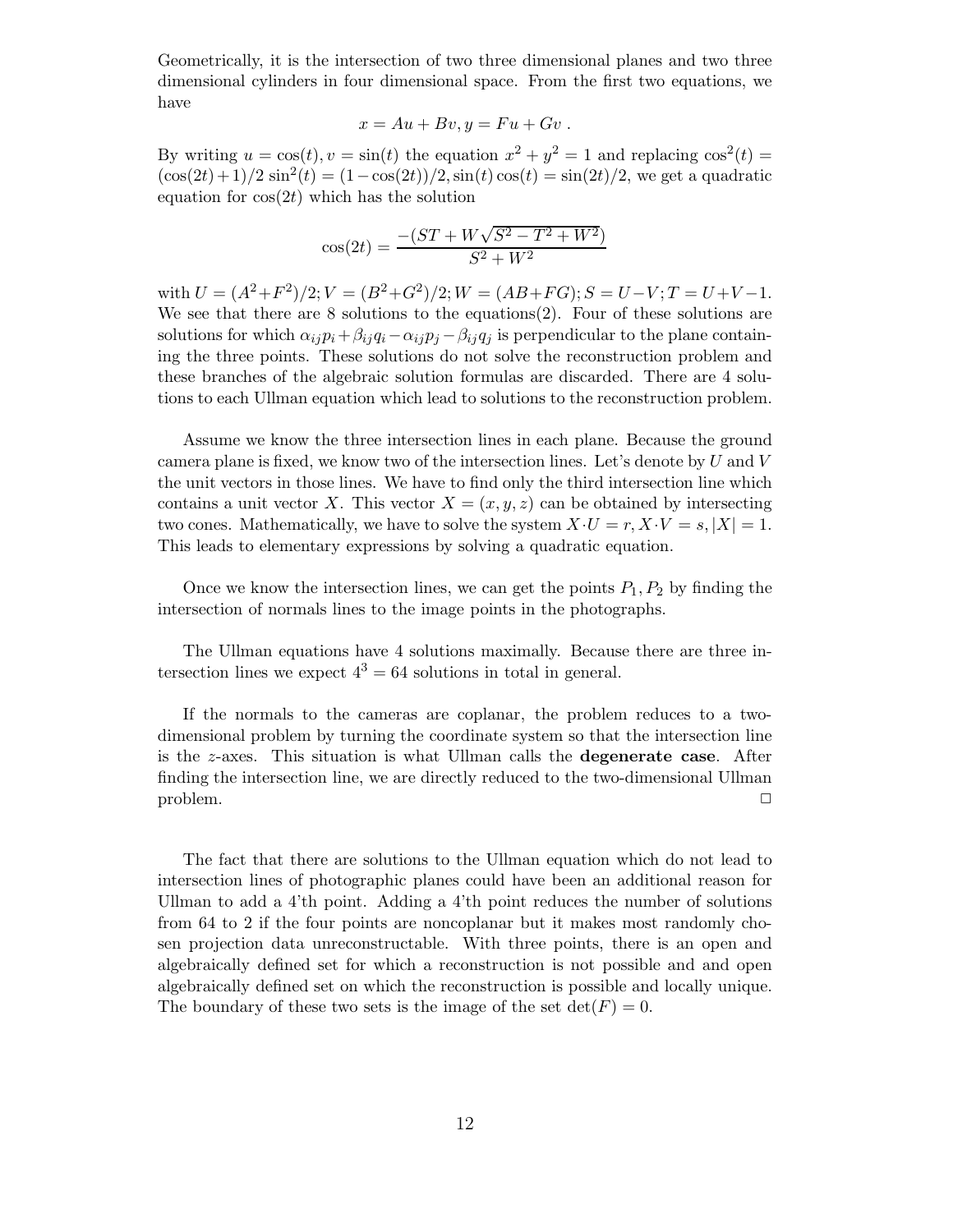

Figure 9 64 solutions to the reconstruction problem in a particular case.

# 5 When is the reconstruction possible?

Given three photographs each showing three points. As usual, we know which points correspond. How can we decide whether there is a point-camera configuration which realizes this picture? Of course, we have explicit formulas, they do not illustrate the geometry very well.

Define for two complex numbers  $A, B$  the interval  $I(A, B)$  of possible angles

$$
\arg(\frac{e^{i\theta}-A}{e^{i\theta}-B})\;,
$$

where  $\theta \in [0, 2\pi)$ .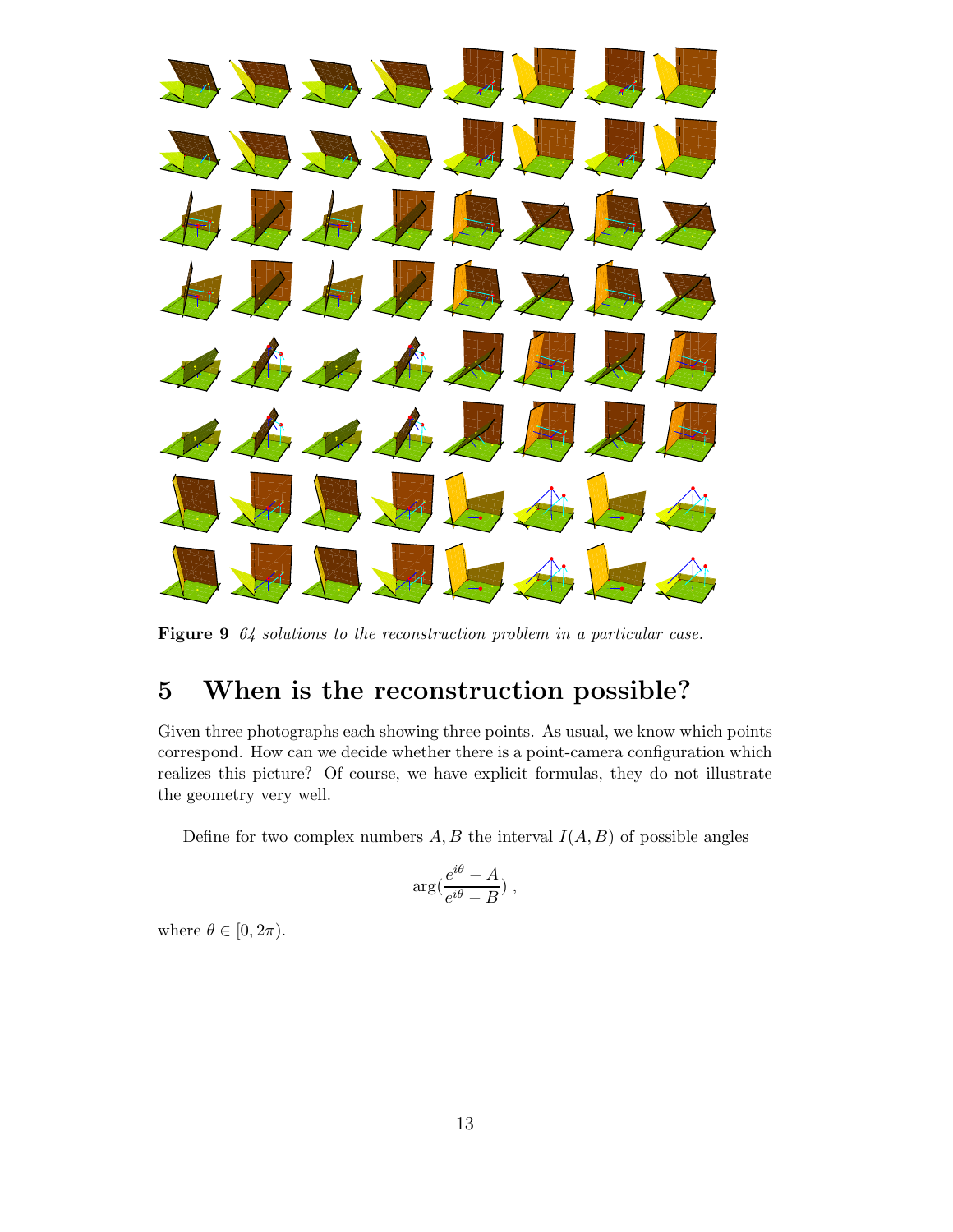

**Figure 10** The range of angles  $I(A, B)$ .

The following lemma deals with the equations which determine the intersection lines of the camera planes.

Lemma 5.1 The equations

$$
ax + by = cu + dv, ex + fy = gu + hv, x2 + y2 = u2 + v2 = 1
$$

can be solved for the unknown  $x, y, u, v$  for any values of a, b, c, d, e, f, g, h for which

$$
\arg(\frac{c+id}{g+ih})\in I(\frac{c+id}{a+ib},\frac{g+ih}{e+if})
$$

*Proof.* Define  $p = a + ib, q = c + id, r = e + if, s = g + ih$ . We look for two complex numbers  $z = x - iy$ ,  $w = u - iv$  of modulus 1 such that  $Re(zp) = Re(wq)$ ,  $Re(ur) =$ Re(vs). Therefore  $\arg(zp - wq) = \pi/2, \arg(zr - ws) = \pi/2$ . With  $z = e^{i\theta}, w = e^{i\phi}$ , this defines two curves on the torus. The solutions are the intersection points. If  $arg(q/s) \in I(q/p, s/r)$ , there is a solution to the problem.

## 6 Final remarks

#### Explicit implementations.

We have implemented the reconstruction explicitely in Mathematica 6, a computer algebra system in which it is now possible to manipulate graphics parameters. We have programs, which invert the nonlinear equations on the spot, both in two and three dimensions.



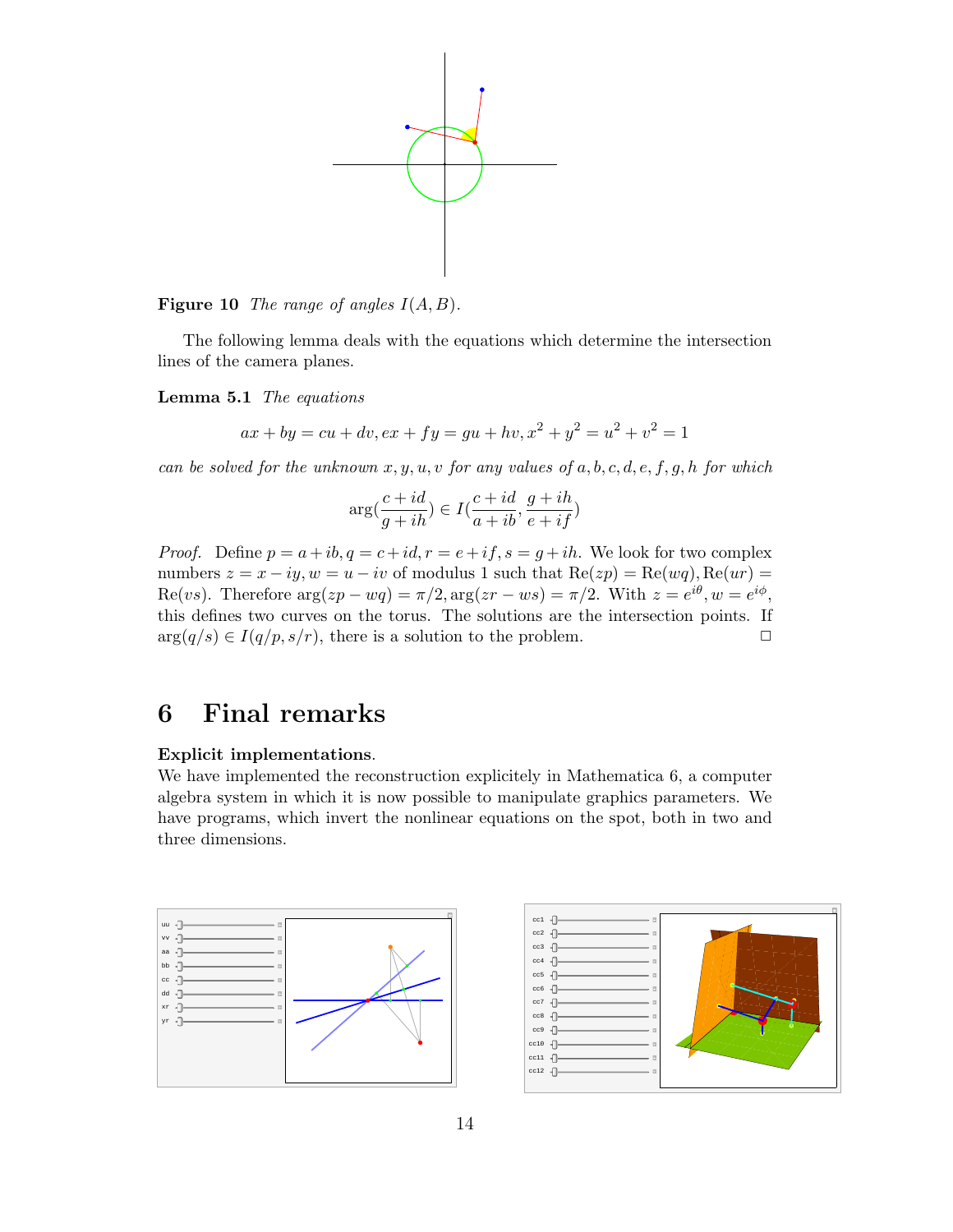Figure 11 Interactive demonstration of the reconstruction in two and three dimensions with Mathematica. The user can change each of the image parameters and the computer reconstructs the cameras and the points. We will have this programs available on the Wolfram demonstration project.

#### Higher dimensions.

How many points are needed in d dimensions for 3 orthographic cameras to locally have a unique reconstruction? In d dimensions, an orthographic camera has  $f =$  $d(d-1)/2 + (d-1)$  parameters and the global Euclidean symmetry group has dimension  $g = d + d(d-1)/2$ . The dimension relations are

$$
nd + mf = (d - 1)nm + g
$$
  
\n
$$
f = d(d - 1)/2 + (d - 1)
$$
  
\n
$$
g = d + d(d - 1)/2.
$$

This gives

| dimension $n(m)$ |                          | n(2) | n(3) | n(4) |
|------------------|--------------------------|------|------|------|
| $dim=2$ :        | $n = (2m-3)/(m-2)$       |      |      |      |
| $dim=3$ :        | $n = (5m - 6)/(2m - 3)$  |      |      |      |
| $dim=4$ :        | $n = (9m - 10)/(3m - 4)$ |      |      |      |

In any dimension, there is always a reflection ambiguity.

#### Other cameras.

The structure from motion problem can be considered for many other camera types. The most common is the pinhole camera, a perspective camera. In that case, two views and 7 points are enough to determine structure from motion locally uniquely, if the focal parameter is kept the same in both shots and needs to be determined too. We have studied the structure from motion problem for spherical cameras in detail in the paper [7] and shown for example that for three cameras and three points in the plane a unique reconstruction is possible if both the camera and point sets are not collinear and the 6 points are not in the union of two lines. This uniqueness result can be proven purely geometrically using Desarques theorem and is sharp: weakening any of the three premises produces ambiguities, where the two line ambiguity was the hardest to find.

#### Other fields.

The affine structure of motion problem can be formulated over other fields too, and not only over the field of reals  $k = \mathbf{R}$  or complex numbers  $k = \mathbf{C}$ . The space S is a  $d$ - dimensional vector space over some field k. A camera is a map  $Q$  from N to a  $(d-1)$ -dimensional linear subspace satisfying  $Q^2 = Q$ . A point configuration  $\{P_1, P_2, ..., P_n\}$  and a camera configuration  $\{Q_1, ..., Q_m\}$  define image data  $Q_i(P_i)$ . The task is to reconstruct from these data the points  $P_i$  and the cameras  $Q_i$ . If the field k is finite, the structure from motion problem is a problem in a finite affine geometry. If the inversion formulas derived over the reals make sense in that field, then they produce solutions to the problem. "Making sense" depends for example, whether we can take square roots. We might ask the field  $k$  to be